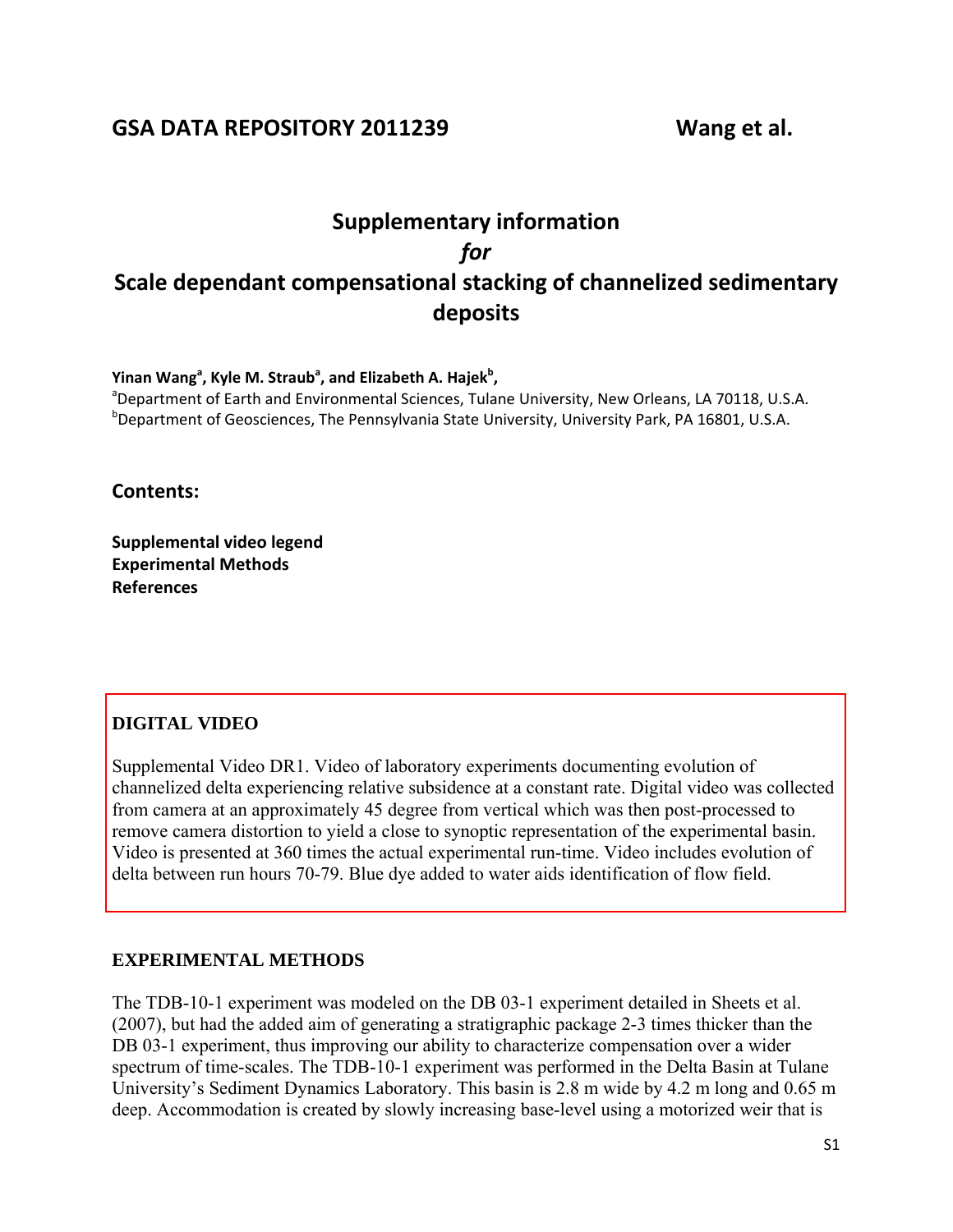in hydraulic communication with the basin. This system allows base-level control through a computer interface with sub millimeter-scale resolution. Water and sediment supply to the Tulane Delta Basin are also controlled through the above mentioned computer interface. Water supply is controlled by a variable speed centrifugal pump, while sediment is delivered to the basin via an AccuFeed Vibra Screw Composite Feeder. The experiment included an initial buildout phase in which sediment and water were mixed in a funnel and fed from a single point source at the center of the upstream wall. The sediment feed rate was 0.011 L/sec, the water discharge was 0.451 L/sec, and their rates were kept constant throughout the experiment. As such the ratio of water discharge to sediment discharge in this experiment was 40:1. It is important to note that the ratio of water discharge to sediment discharge does not always stay constant for natural systems. In natural basins these parameters vary over many timescales which could confound the interpretation for both allogenic and autogenic signals. For example, larger  $Q_w$  explicitly changes the allogenic forcing, but also makes larger channels and therefore alters the timescales of autogenic dynamics. The delta was allowed to prograde into the basin producing a symmetrical fluvial system that covered the width of the basin. After the system prograded 3.1 m from source to shoreline, base-level rise was initiated at a rate equal to the total sediment discharge divided by the desired delta area top (base-level rise rate = 5 mm/hr). This combination of sediment feed rate and base-level rise allowed the shoreline to be maintained at an approximately constant location through the course of the experiment. The sediment mixture was composed of 70% by volume quartz sand ( $D_{50} = 110 \mu m$ ) and 30% coal sand ( $D_{50} = 440$ m). The coal has a specific gravity of 1.3, whereas quartz has a specific gravity of 2.65, so the coal grains are substantially more mobile than the quartz grains and serve as a proxy for finegrained clastics. The mixture of quartz and coal is similar to that used in previous experiments (Heller et al., 2001; Martin et al., 2009; Sheets et al., 2002). Finally, the edges of the basin were artificially roughened, in order to direct the channels away from the walls.

Three types of data were collected from the experiment: system morphology, surface topography, and deposit stratigraphy. The morphology of the fluvial system was recorded with two G10 Cannon cameras connected to a computer interface. One of the cameras (Camera 1) was positioned to collect images of the entire basin that could be used to characterize surface dynamics while the second camera (Camera 2) was positioned to collect both surface morphology and topography data. Cameras 1 and 2 recorded images of the active delta top at 1 minute intervals. Topographic measurements were taken in a manner modeled on the XES subaerial laser topography scanner. In contrast to XES, however, where the topography of the entire fluvial surface is recorded periodically, we chose to monitor the topography at 2 minute intervals along three flow-perpendicular transects, located 1.6 m, 2.1 m, and 2.6 m from the infeed point. This system uses oblique digital images of lines cast by vertical laser sheets from which true topography can be calculated. To measure a full cross-section of topography, including areas inundated by water, the experiment was stopped every two minutes and water was allowed to drain off the fluvial surface prior to collecting measurements. This arrangement allowed instantaneous (the exposure time of the camera) measurements, rather than the 30 to 45 minutes required for a full-surface scan. With this system, we obtained measurements with a horizontal spacing of  $\sim$ 1 mm and a vertical resolution of 0.5 mm. The TDB-10-1 experiment was run for 82 hours, and produced an average of 410 mm of stratigraphy. We sectioned, peeled, and imaged the deposit at each of the topographic strike-transects. Image data for all three data types were obtained using Cameras 1 and 2 that were mounted continuously in the same positions, meaning that a given pixel location in any one image corresponds to the same physical location